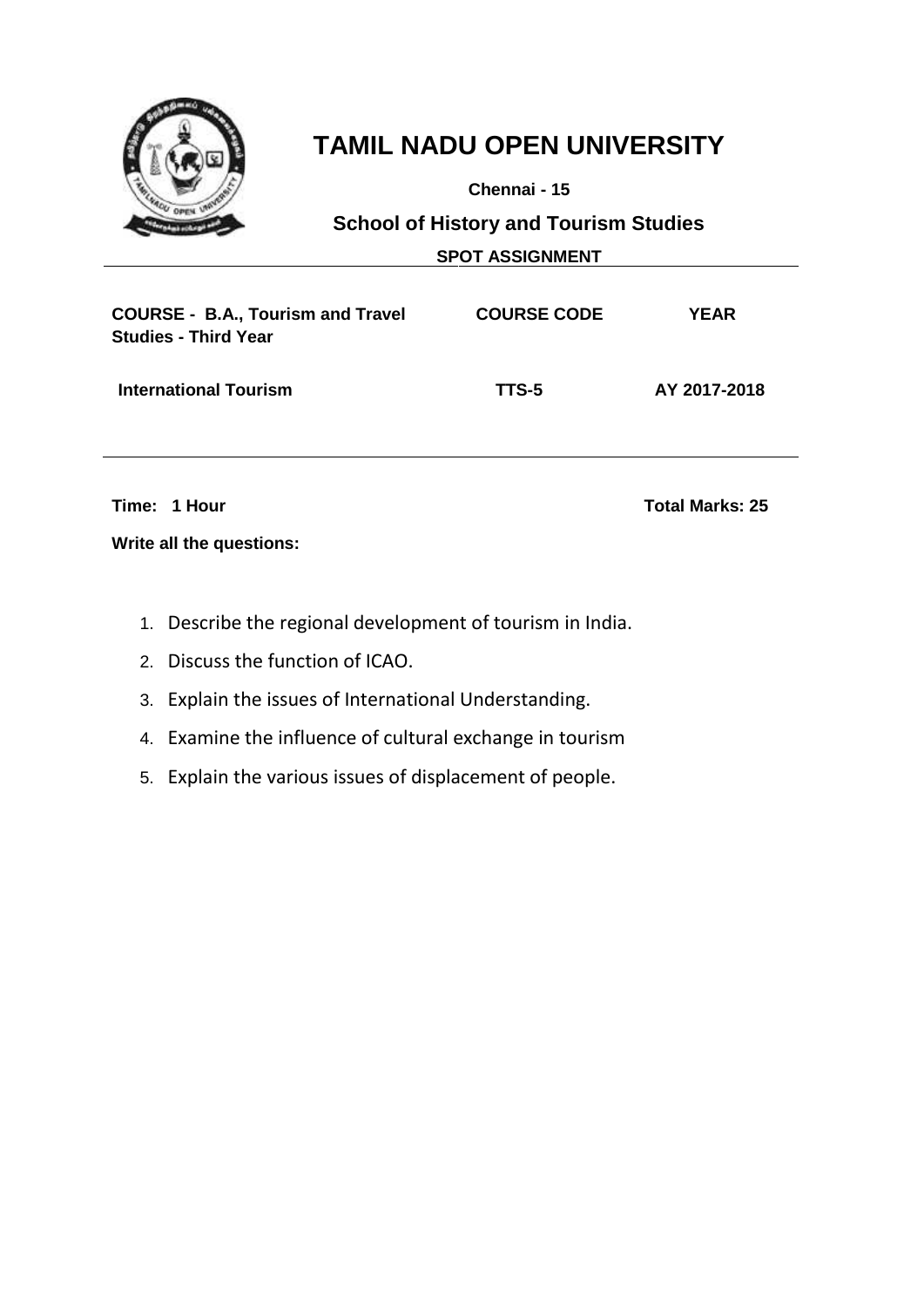

**Chennai - 15**

**School of History and Tourism Studies**

| <b>SPOT ASSIGNMENT</b> |
|------------------------|
|                        |

| <b>COURSE - B.A., Tourism and Travel</b><br><b>Studies - Third Year</b> | <b>COURSE CODE</b> | YEAR         |
|-------------------------------------------------------------------------|--------------------|--------------|
| <b>Hospitality Management</b>                                           | TTS-6              | AY 2017-2018 |

**Time: 1 Hour Total Marks: 25**

- 1. Write briefly about :
	- (a) Telephone handling
	- (b) Restaurant
	- (c) Federation of Hotel and Restaurants Associations of India.
- 2. Describe the types of National and International food.
- 3. Explain the Personnel Front Office System.
- 4. Explain the different types of Menus.
- 5. Give a detailed account of the components of the hospitality industry.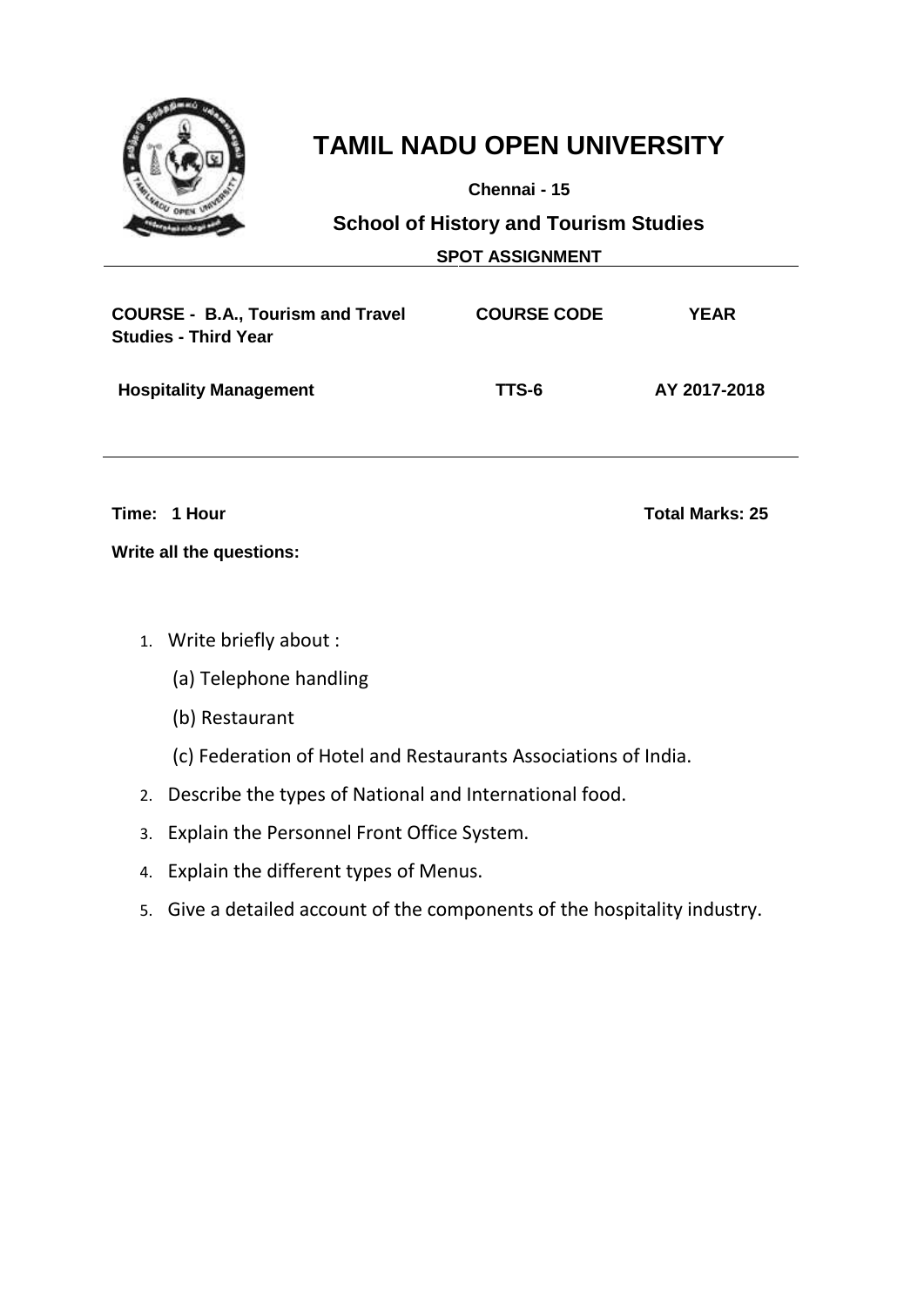

**Chennai - 15**

**School of History and Tourism Studies**

**SPOT ASSIGNMENT**

| <b>COURSE - B.A., Tourism and Travel</b><br><b>Studies - Third Year</b> | <b>COURSE CODE</b> | <b>YEAR</b>  |
|-------------------------------------------------------------------------|--------------------|--------------|
| <b>Marketing Management and Tour</b><br><b>Operations</b>               | TTS-7              | AY 2017-2018 |

**Time: 1 Hour Total Marks: 25**

- 1. Give a detailed account of the importance of buying and selling.
- 2. Explain the mass media techniques.
- 3. Bring out the various responsibilities of tour operations.
- 4. Describe the various travel conventions
- 5. How does pricing impact on the buyer's behaviour?